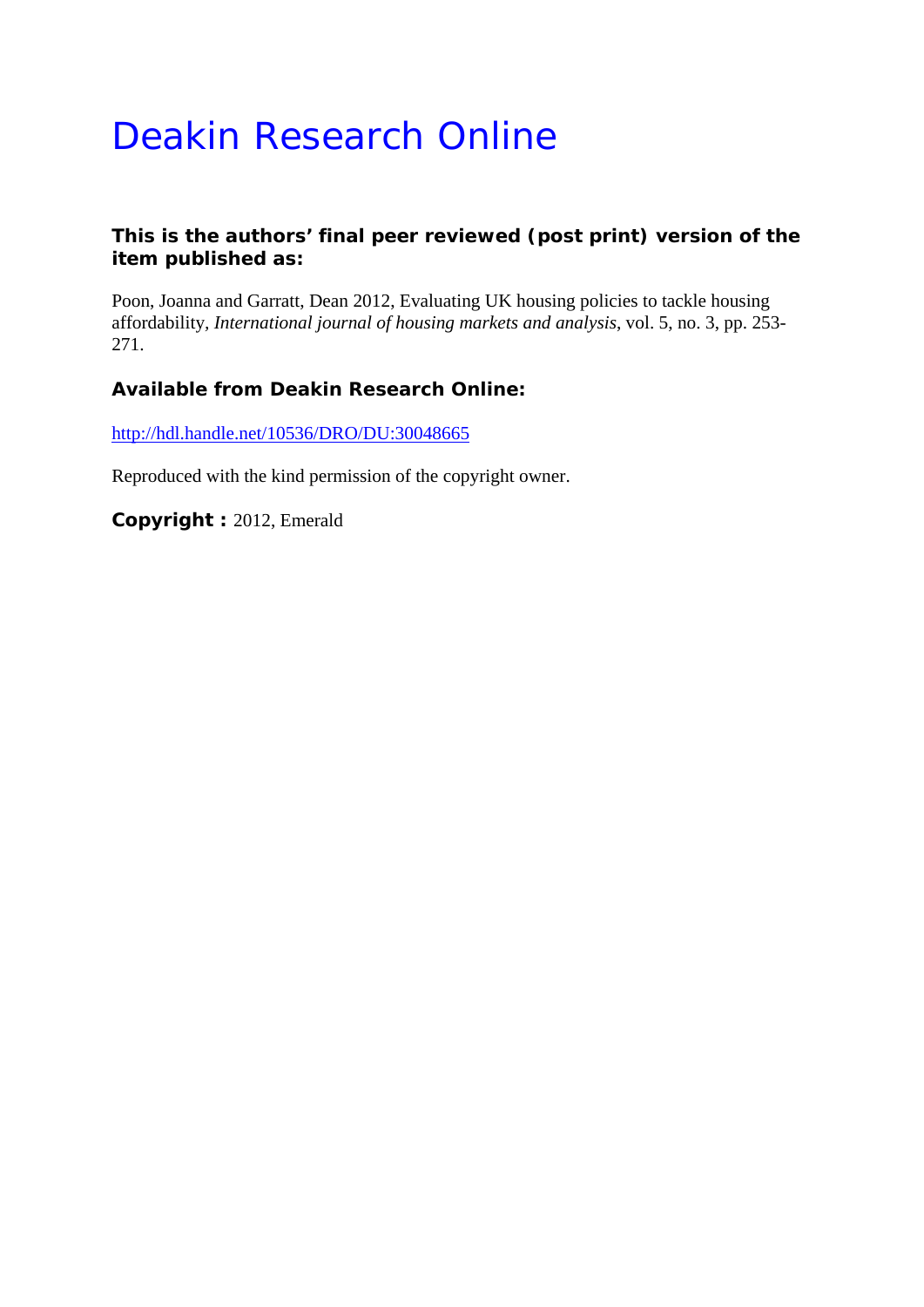## Evaluating UK housing policies to tackle housing affordability

Joanna Poon 

School of Architecture, Design and the Built Environment, Nottingham Trent University, Nottingham, UK, and Dean Garratt Division of Economics, Nottingham Business School, Nottingham Trent University, Nottingham, UK

#### **Abstract**

**Purpose** – The purpose of this paper is to present an analytical summary of UK housing policies. It aims to evaluate UK government's housing policies, before and after the publication of the Barker Review, to tackle affordability issues in the owner‐occupied sector. It examines the extent to which housing policy contributes to or alleviates the problem of the affordability of owner‐occupied housing.

**Design/methodology/approach** – This paper evaluates the impact of UK government housing policies since 2000 on housing affordability by analysing their impact on the dynamics of housing demand and supply. **Findings –** The Barker Review, which applied simple economic ideas and techniques in analysing the owner‐ occupied UK housing market, argued that increases in new housing supply would help to improve housing affordability. The second Barker Review suggested that changes to the planning system were needed in order not only to increase new housing supply, but to make housing supply more sensitive to changing demands. The Barker Reviews brought about a major re‐think in government policy towards housing, particularly relating to new build and the planning system. However, the heavy reliance on the private sector to provide additional housing has reduced the effectiveness of policy changes. In addition, the adoption by the government of "demand‐side" housing policies has done little to negate the volatility of UK house prices or to raise the overall affordability of owner‐occupied housing.

**Originality/value –** This paper reflects on government failures in UK housing policy in addressing the affordability of owner‐occupied housing. The findings will be of interest to policy makers and housing researchers.

**Keywords** Affordability, Barker Review, Housing, United Kingdom **Paper type** Research paper

#### **1. Introduction**

UKhouse prices have come to display two well‐known characteristics. These can be seen in Figure 1. First, they have increased over the long term and have done so at a rate that not only exceeds the growth in consumer prices, but also the growth in household incomes. To put this into context, between 1969 and 2010 while nationally UK house prices grew by a factor of 47, consumer prices grew by a factor of 12, while the income of the household sector grew by a factor of 33. Because the long-term increase in the price of housing has been greater than that in the price of other goods, property has become more expensive relative to other goods. The high income elasticity of house prices has also meant that the levels of mortgage debt on household balance sheets have become larger relative to household incomes. This makes the UK household incomes more sensitive to changes in interest rates; fluctuations in repayment gearing are exacerbated by a predominance of variable mortgage rate products and the relatively short‐term fix of "fixed" mortgage rate products.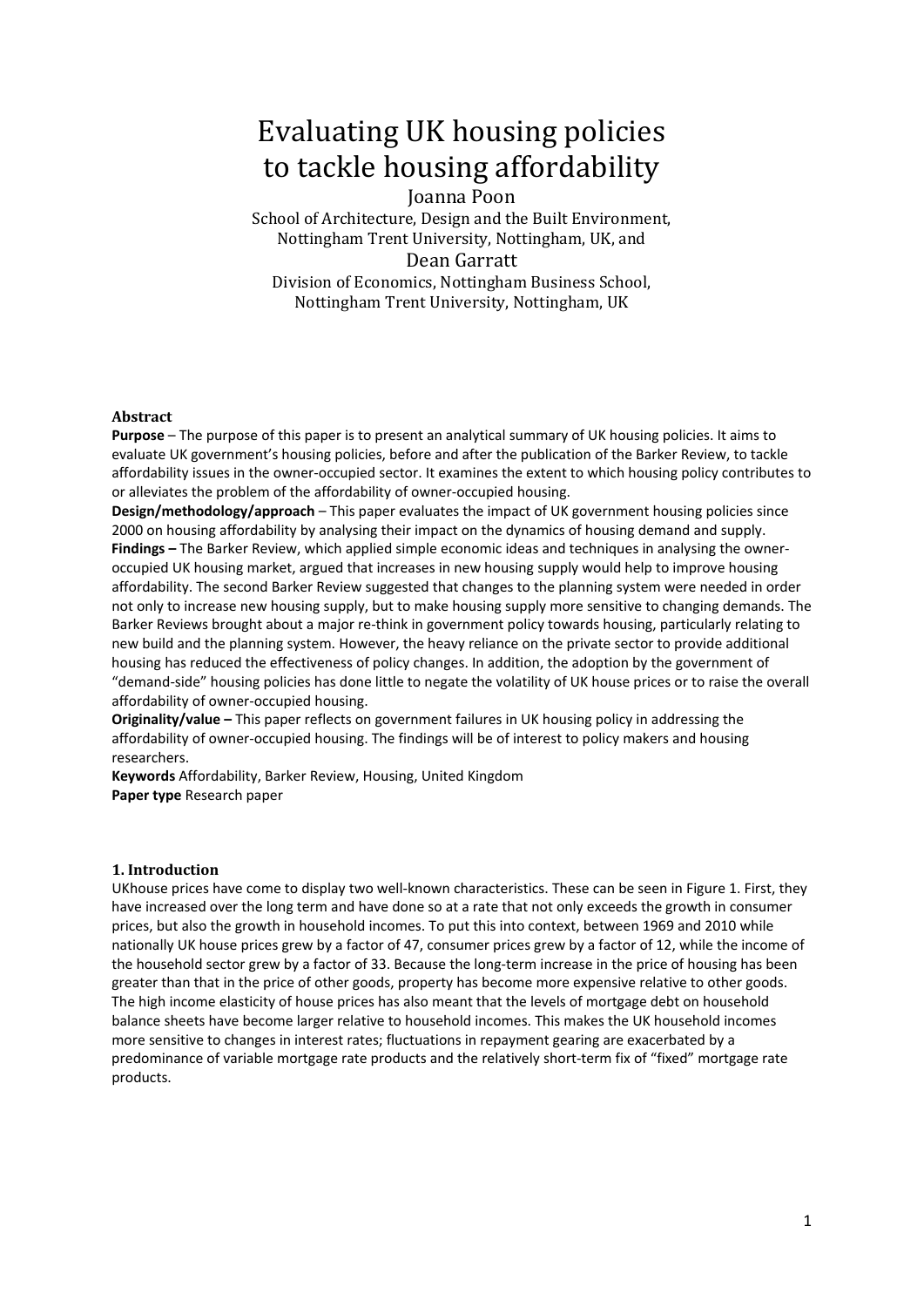

**Source:** Based on data from Table 594, Department of Communities and Local Government

Second, house price growth exhibits marked variability. Since the early 1970s national annual rates of house price inflation have ranged from over 50 per cent to as low as*2*12.5 per cent. Markedly varying rates of house price growth coupled with economic volatility invariably means that housing affordability conditions are subject to change. For instance, the robust rates of increase in house prices in the late 1990s caused particular issues relating to the ability of particular groups, including first-time buyers, to purchase housing. In other words, as well shall see in Section 2, this led to problems of attainability. However, concerns about households being able to continue meeting their monthly mortgage payments where partially mitigated by the impact of low interest rates. Therefore, given that conditions can change quite dramatically, as we again saw in the late 2000s, it is important that policy‐makers are not continually seen changing the focus of housing policy. Rather, as we shall explore in this paper, short-term and long-term house price patterns are the result of a particular set of characteristics of housing demand and supply.

These two characteristics of UK house prices inevitably give rise to a series of questions about the affordability of owner‐occupied housing including the contribution played by housing policy in affecting affordability. There is a lively academic debate as to what is meant by affordability in the context of owner‐occupied housing and, consequently, how it should be measured (Abelson, 2009; CCHPR, 2009; Kutty, 2005; Stone, 2006). The purpose of this paper is not to directly enter this debate, but rather to analyse how UK housing policy has affected house prices and thereby aspects of housing affordability. In doing so, we recognise two closely connected generic dimensions of affordability: attainability and sustainability. In general terms, the former relates to the ability of households to purchase property, while the latter relates to their ability to financially sustain their purchase.

This paper focuses on housing policy from the early 2000s and its impact on the affordability of owner‐ occupied housing. This period is chosen because it coincides with what Bramley (2007) refers to as a "rediscovery" of housing supply as a policy issue. At the heart of this "rediscovery" were the influential Barker Reviews (Barker, 2004, 2006); these reports emphasised the need to both increase new housing supply and to make housing supply more sensitive to market conditions. Therefore, we reflect on the impact on affordability of the new Labour government's supply‐side initiatives, but also its simultaneous adoption of specific demand‐ side policies. Finally, we attempt to draw some conclusions on the direction of housing policy in the post-new Labour era. The approach for writing this paper follows the first Evaluation of English Housing Policy Since 1975 (ODPM, 2005), which is qualitative in nature. We will first state the objective of housing polices and their initiatives, then we will discuss the impact of these policies on housing affordability. We will also identify areas ripe for research as housing policy continues to evolve following the formation of the UK's Coalition Government in May 2010.

The housing market consists of a series of sub-markets. Therefore, a significant amount of housing market research has focused on market segmentation and local market issues (Bramley and Leishman, 2005; Leishman, 2009; Meen and Andrew, 2004). A common method used in this research has been to develop econometric models or, more generally, to conduct a quantitative analysis. However, when conducting policy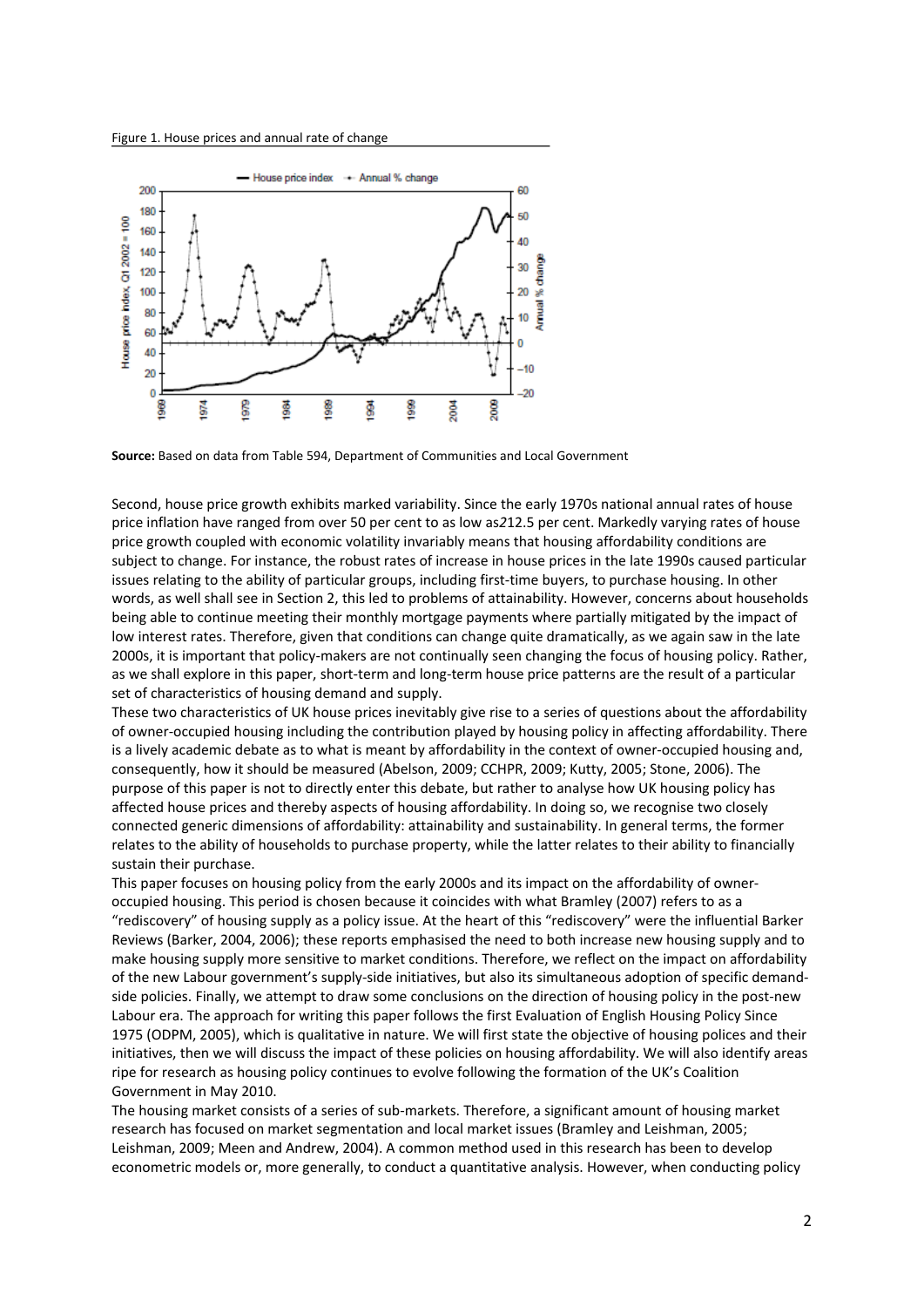research on housing markets, the tendency is to look at the national level because national policy is at the first hierarchy of any policies and local or regional policies are developed from it. This approach has been taken by previous major research on national housing policies including the Barker Reviews and ODPM‐sponsored research on housing policy (Barker, 2004, 2006; ODPM, 2005).

#### **2. UK house price and affordability patterns**

There is considerable debate concerning how to define and therefore measure affordability. Owner‐occupied housing affordability is a complex, multi-dimensional concept and, furthermore, these dimensions are interrelated. Widely used indicators of affordability, especially in policy circles, look at measures of house prices relative to income or earnings. One such measure is the ratio of lower quartile house prices to lower quartile earnings. This was used in the Barker Review (Barker, 2004, 2006). Barker argued one advantage of this method is that it enables the comparison of affordability across regions (Barker, 2004). This and other measure of house prices relative to income or earnings predominantly capture the attainability of housing, which is the ability of households to purchase property.

Stone (2006) advocates the UK adopting the residual income concept to measure housing affordability. He argues that it is a more accurate way to measure affordability because it identifies the amount of disposable income of households after paying off monthly mortgage. In essence, this measure captures the sustainability of housing investment, which is the ability of households to sustain their investment in housing. This can also be captured by measuring debt servicing costs relative to income or earnings, i.e. repayment gearing. In our brief overview of patterns in affordability, we look at general indicators of both attainability and sustainability.

#### **2.1 Attainability**

The magnitude of long-term house price growth has increasingly made affordability a major policy issue. One important reason for this is that the long-term growth in house prices has outstripped that in average incomes. Figure 2 shows the house price to income ratio across the UK for both first-time buyers and former owneroccupiers. The latter are largely owner‐occupiers moving from one property to another. Both series use the average household income of borrowers in computing the ratio. The figure shows an increase in the ratio of house prices to income in the 2000s relative to that in previous decades. This general pattern is repeated across the countries of the UK and across the English regions. Additionally, the figure also shows significant variations in the house price to income ratio across relatively short periods of time.

We can gain further information on attainability by decomposing the house price to income ratio into its two component parts: the deposit to income ratio and the advance to income ratio. Tables I and II present averages for each decade since the 1970s for all buyers and first‐time buyers in different parts of the UK. Table I reinforces the point that house prices relative to incomes reached historic highs during the 2000s. This is the case both at national and regional level. The typical UK house price to income ratio increased from 2.9 in the 1970s to 4.0 in 2000s. We also see that the deposit hurdle faced by buyers reached historic highs during the 2000s. This poses particular issues for first-time buyers who, by definition, have no housing equity of their own to use when purchasing property and, because they are typically younger, have built up relatively little net worth. Indeed, amongst first-time buyers the average deposit to income ratio doubled across the UK from 0.4 to 0.8 between the 1990s and the 2000s (Table II). However, not only did house buyers face a higher deposit hurdle but also the need for an increasingly large mortgage advance relative to their annual income. The advance to income ratio for all buyers increased from 1.9 in 1980s to 2.6 in 2000s. Finally, the tables demonstrate a clear regional segmentation for all buyers and first-time buyers. Buyers in southern English regions face both higher deposit hurdles and larger mortgages relative to annual income. For example, the deposit to income and advance to income ratios for South East buyers increased from 1.0 and 2.0 in the 1990s to 1.6 and 2.7 in the 2000s, respectively. On the other hand, for buyers in the North the same ratios increased from 0.7 and 1.9 to 1.1 and 2.3, respectively, over this period.

The attainability of housing for first-time buyers deteriorated further following the financial crisis of the late 2000s.According to Council for Mortgage Lenders (CML) (Anon, 2011), the typical deposit for first-time buyer houses rose from £12,700 at the start of 2007 to £31,500 by the second half of 2010. Thismeant that a typical first-time buyer needed to find the equivalent of more than a year's salary to be able to afford a deposit for a home. Unsurprisingly, the average age of the first-time buyer rose to 38 (Anon, 2010) as compared with around 30 in the mid‐1980s and 34 in 2004 (Smith et al., 2005).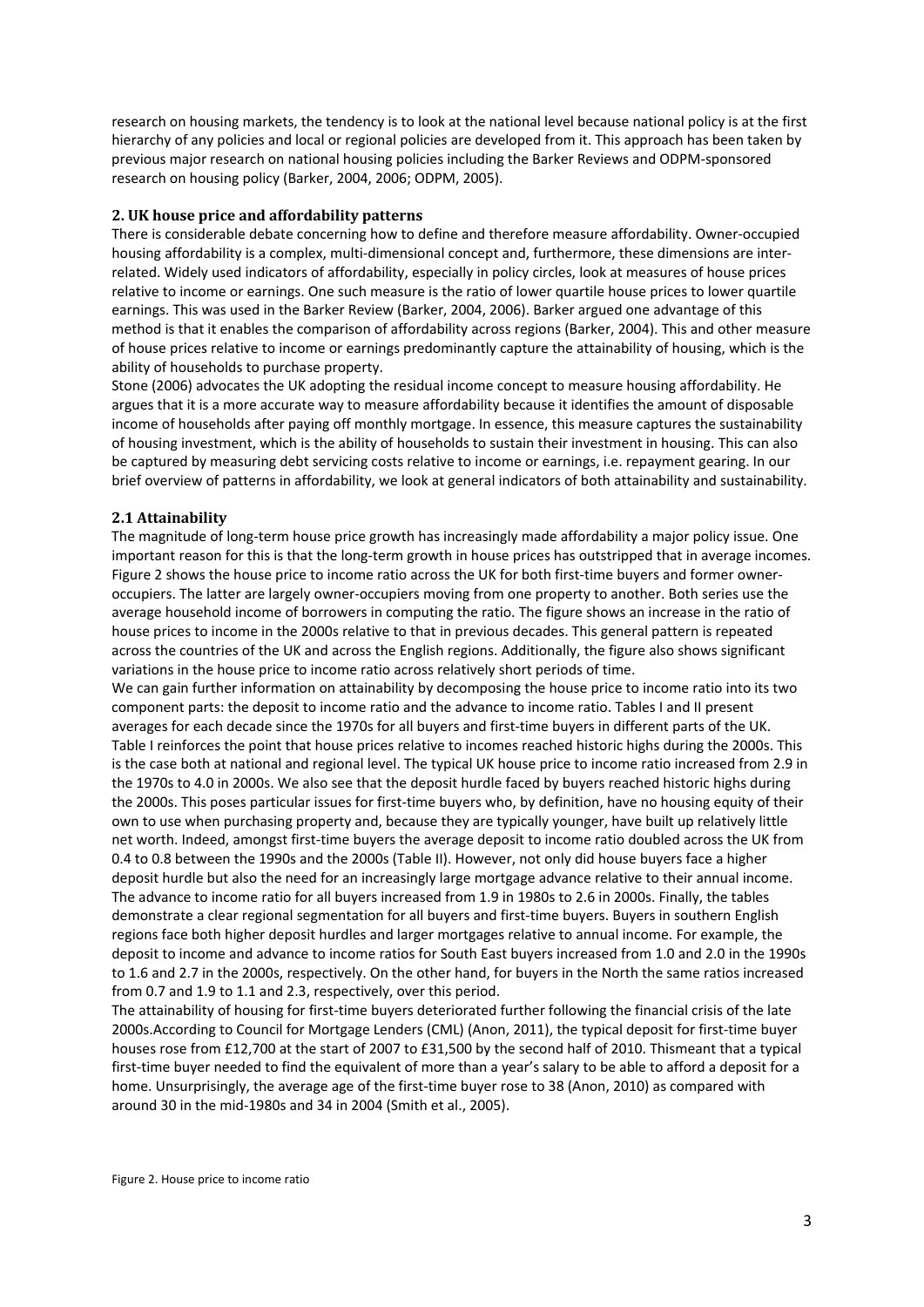

|                                                                                      | House<br>price to<br>income | $\begin{array}{l} \text{1976} \\ \text{Depost} \\ \text{inome} \end{array}$ | Advance<br>to income | House<br>rice to<br>nome | 1998<br>Deposit<br>income | Advance<br>to income | House<br>vice to<br>noonse | $\begin{array}{l} 1998 \\ \text{Dep} \\ \text{hence} \end{array}$ | Advance<br>to income | House<br>price to<br>income | 2008<br>Deposit<br>Licome | Advance<br>io income |
|--------------------------------------------------------------------------------------|-----------------------------|-----------------------------------------------------------------------------|----------------------|--------------------------|---------------------------|----------------------|----------------------------|-------------------------------------------------------------------|----------------------|-----------------------------|---------------------------|----------------------|
|                                                                                      | 285                         | ទ<br>33                                                                     | ೨೨೨                  | 2952<br>2952             | 333                       | 225                  | 855                        | 353                                                               | ដនដ                  | ន្លន                        | ្មន<br>ă                  |                      |
| England<br>reland<br>North<br>Yorks<br>North<br>2                                    | ន្លន<br>88                  | 23<br>33                                                                    | ۹g<br>ഇ ഇ            | នាងនាង                   | 3253                      |                      | 28                         | 3255                                                              | ສສສສ                 | នទងន                        | 9333                      | ននន                  |
| ă<br>end<br>and<br>Midlands<br>Humb<br>ă                                             | 쎪<br>ã                      | g<br>3                                                                      | h<br>≌               | 녧<br>g                   | g<br>2                    | ≌<br>s               | 28<br>28                   | 5<br>3                                                            | ន<br>ន               | 9<br>ā                      | ₫                         | ्य<br>쎫              |
| <b>Bast Anglia</b><br>South Bast<br>South West<br>Midland<br>London<br>I             | ಇನಿ<br>ននន                  | 2<br>2122                                                                   | ສສສສ                 | ã<br>នននន                | 31333                     | œ<br>2333            | å                          | 33333                                                             | ដដងដង                | 29933                       | នទនទង                     | ងងនិដ្ឋន             |
| Source: Based on data from Table 515, Department of Communities and Local Government |                             |                                                                             |                      |                          |                           |                      |                            |                                                                   |                      |                             |                           |                      |

J.

**Source:** Based on data from Table 515, Department of Communities and Local Government<br>
- First-time buyers - Former owner-occupiers

Table I. House price, deposit and advance relative to income, all buyers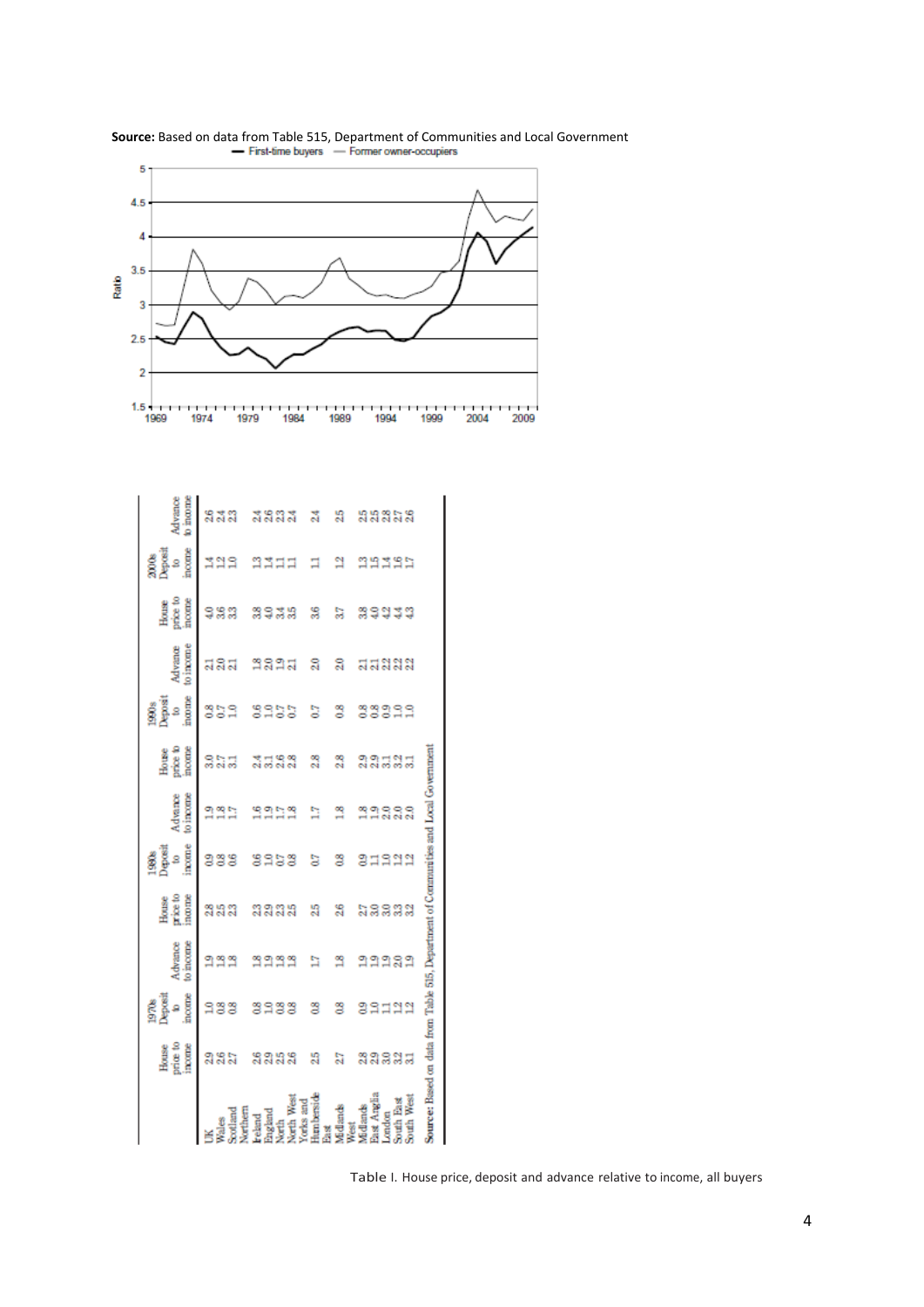| Advance<br>to income                                                         | 535    | ನೆ ನೆ ನಿ                                       | 쎫<br>26                          | ដដនងង                                                                        |                                                                                      |
|------------------------------------------------------------------------------|--------|------------------------------------------------|----------------------------------|------------------------------------------------------------------------------|--------------------------------------------------------------------------------------|
| $\begin{array}{c} 2006 \\ \text{Depost} \\ \text{in one} \end{array}$        | 333    |                                                |                                  | 3999 9 3 53333                                                               |                                                                                      |
| House<br>price to<br>income                                                  | ន្លងន  | ននានាង                                         | ន<br>얿                           | 35335                                                                        |                                                                                      |
| Advance<br>to income                                                         | ន្ននា  | នីឌីឌីដ                                        | 읿.<br>ੜ ।                        | អង្គអង្គអ                                                                    |                                                                                      |
| 1998<br>Deposit<br>income                                                    | 333    | 3333                                           | 2<br>3                           | 33333                                                                        |                                                                                      |
| House<br>price to<br>income                                                  | 835    | ದ ದ ದ ದ<br>ದ ದ ದ ದ                             | ă<br>븳                           | ပြောပြောထုတ်<br>ကြံလက်ပြ                                                     |                                                                                      |
| to income<br>Advance                                                         | 995    | 5225                                           | $\frac{8}{11}$<br>S              | ដដន                                                                          |                                                                                      |
| 1998<br>Deposit<br>income                                                    | 333    | 333                                            | ž<br>g                           | g<br>3333                                                                    |                                                                                      |
| $\begin{array}{c}\n\text{House} \\ \text{mize} \\ \text{no me}\n\end{array}$ | ឌីដន   | ដនទីដ                                          | 읞<br>븗                           | .<br>여성 30 원 원<br>이 30 원 원 원                                                 |                                                                                      |
| Advance<br>to income                                                         | ສອອ    | ສສສສ                                           | Ã<br>g                           | ននន្ទដដ                                                                      |                                                                                      |
| 1970s<br>Deposit<br>income                                                   | 999    | ತತ                                             | ă<br>g                           | 93533                                                                        |                                                                                      |
| House<br>price to<br>income                                                  | ងូគីគី | 2833                                           | g<br>ă                           | 500055                                                                       |                                                                                      |
|                                                                              |        | England<br>North<br>reland<br>North<br>Yorks : | d<br>រូ<br>Bast<br>Midlands<br>İ | East Anglia<br>West<br>South East<br>Midland<br>London<br>South <sup>1</sup> | Source: Based on data from Table 515, Department of Communities and Local Government |

Table II. House price, deposit and advance relative to income, first-time buyers

#### **2.2 Sustainability**

One way of assessing the sustainability of house purchases is by measuring mortgage repayment gearing. In other words, we measure the proportion of income that households need to allocate to capital and interest payments. Figure 3 shows how repayment gearing eased during the 1990s for both first-time buyers and former owner-occupiers. However, rising income multiples during the 2000s off-set the effect of low interest rates, especially amongst first-time buyers, so that repayment gearing began to increase once more. For instance, mortgage repayment as a percentage of gross household income for first-time buyers rose between 2002 and 2007 from 18.8 to 22.7 per cent while that for former owner occupiers rose from 16.8 to 20.2 per cent.

Using figures from the Nationwide Building Society[1] on first-time buyer repayment gearing, we can further demonstrate the segmented nature of the UK housing market. The current authors calculate that across the 2000s the Nationwide's ratio of mortgage payments to post-tax incomes for first-time buyers is typically 1.8 times larger in London than in Scotland or the Northern region of England.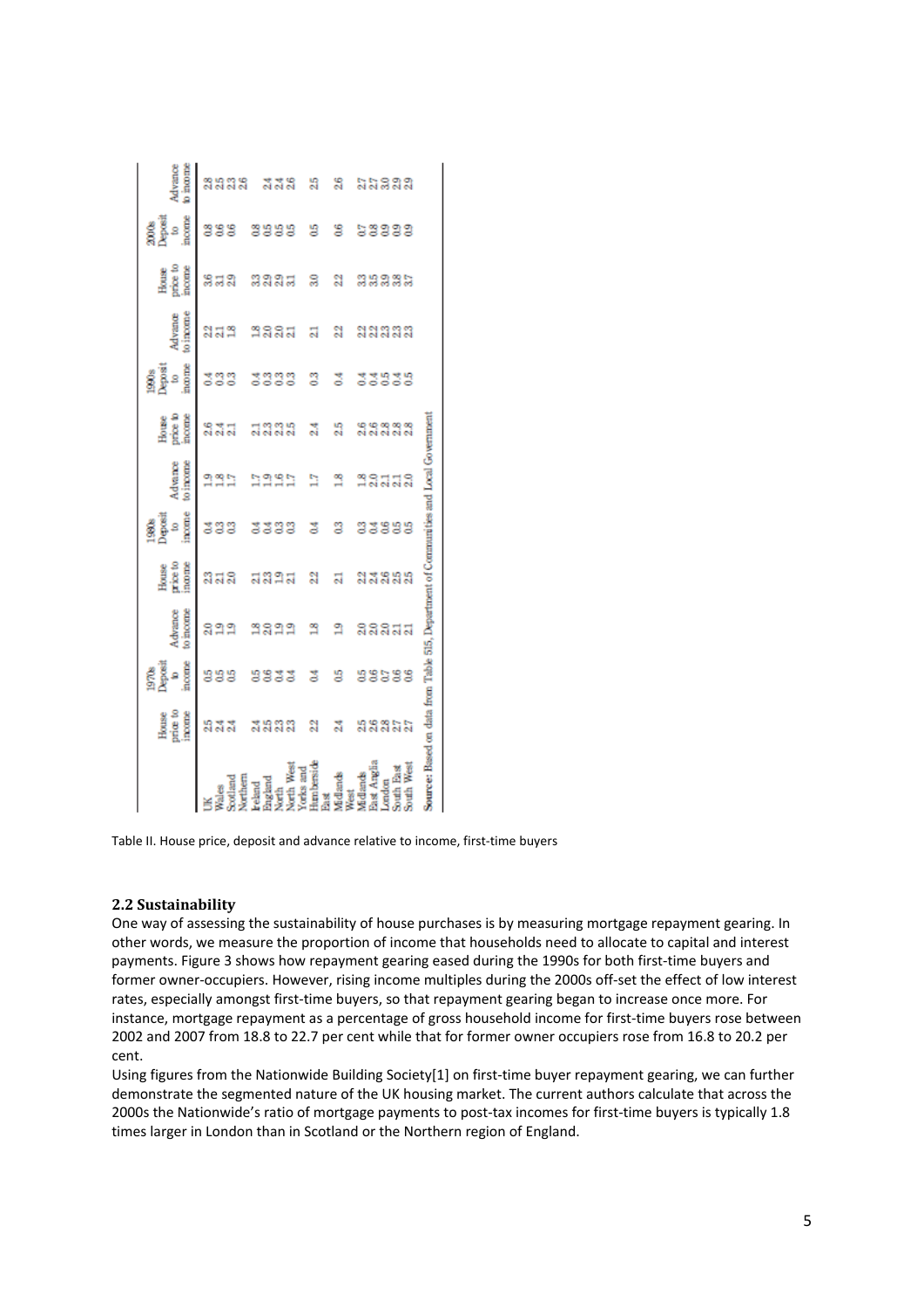#### Figure 3. Mortgage repayments as a percentage of income



#### **3. Exploring the UK's affordability problem**

The previous section briefly illustrated ways in which the UK's housing affordability problem manifests itself. These included, in particular, the long‐term increase in house prices relative to consumer prices and to incomes, the volatility of house prices and both historically high deposit and advance to income ratios. But, what role has housing policy played in contributing to these problems?

#### 3.1 New‐build housing

3.1.1 Land‐use planning system. Bramley (2007) echoed the findings from Barker (2004, 2006) by identifying the operation of the land‐use planning system as the most important factor explaining England's housing supply problem. Policies, procedures and incentives related to housing supply are all reasons why new housing supply is unresponsive to market conditions. In other words, they contribute to a highly price inelastic housing supply which drives up house prices and reduces affordability (Bramley et al., 2005; Bramley, 2007; Holmans et al., 2007; Evans, 1991, 2004). This results in particular issues of attainability when the rate of house price increases outstrips that of incomes unless mortgage provision increases sufficiently. Of course, should mortgage provision help to alleviate attainability pressures there then arises a problem of sustainability as households become increasingly leveraged.

Figure 4 helps to illustrate the scale of the new build problem facing the UK. It shows how since the 1970s the UK has experienced a systematic upward trend in real house prices, i.e. after eliminating consumer price inflation, but a systematic downward trend in levels of new build. The volume of new build fell from more than 400,000 per year in late 1960s to 200,000 houses per year in 1989: a reduction of more than 100 per cent. Such reductions in levels of new build have increasingly contributed to the increase in real house prices by accommodating less and less for the increase in housing demand caused by, amongst others, economic, social, demographic and migration patterns.

Unsurprisingly, there is a wealth of empirical work confirming the price inelasticity of UK new house build. According to Meen (2005), the supply for new houses in the UK is very price inelastic (less than 1.00) and more price inelastic than USA (approximately 3.00) and other European countries. He argues that the price elasticity of supply in the 1990s fell to such low levels, that it was essentially close to zero. An inelastic supply of housing when combined with an income elastic demand will result in both considerable price volatility and a long-term increase in prices. In the UK, the variability of demand is further compounded by its interest rate sensitivity. This has the potential to create a series of macro‐economic problems (Barker, 2003). One example of this is that spatial variations in house price patterns, as demonstrated by Tables I and II, caused by market segmentation (Bramley, 2007), can affect the mobility of labour in responding to wage differentials. The two fundamental characteristics of UK house prices, i.e. long-term growth and short-term volatility, are best appreciated when set in the context of the dynamics of housing demand and, crucially, new house build numbers and the operation of the UK planning system. In some senses, policy-makers face difficult choices. Understandably the planning system is a means to protect the countryside and greenbelt. In other words, it limits the amount of land available for house buildings. But, this helps to drive up house prices (Breheny and Hall, 1996; Cullingworth and Nadin, 2002; Holmans et al., 2007; Monk and Whitehead, 1999) and, as Figure 1 also shows, induce significant volatility in house prices.

Figure 4. Real house price index and levels of new build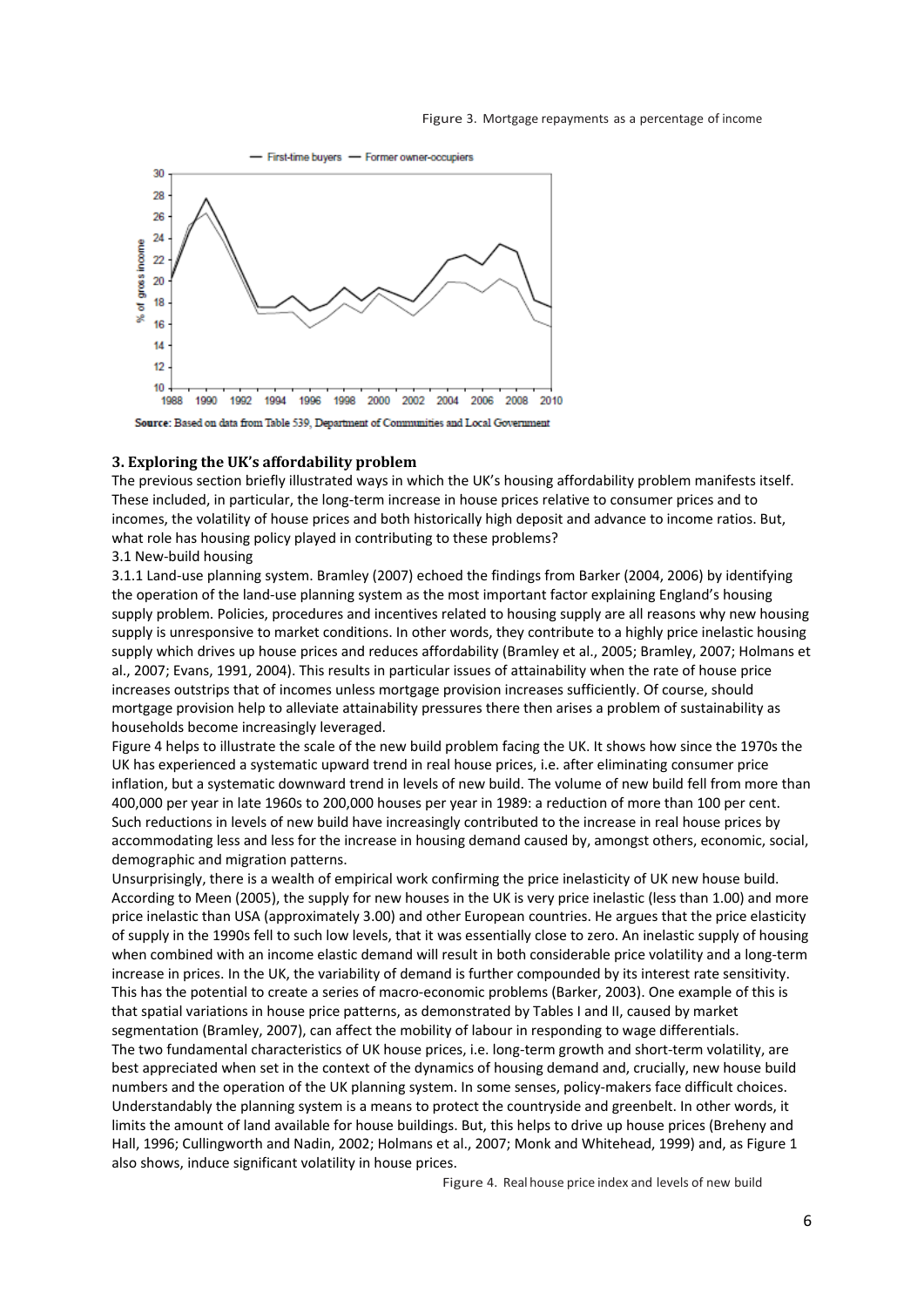**Source:** Source: Based on data from Tables 241, 502 and 593 from Department of Communities and Local Government; nominal house price deflated by consumer expenditure deflator from UK Economic Accounts, National Statistics



for house‐building through increased emphasis on using brownfield land to support urban regeneration goals (Adams and Watkins, 2002; DETR, 1999). The UK has therefore operated a policy based on the forward planning for housing based on projected household numbers. However, while attempting to allocate enough land to accommodate these numbers on a rationed basis it has often done so without much margin for flexibility. Furthermore, the planning procedures for a change in the use of brownfield land to development can be really long limiting the extent to which the use of brownfield can be the solution to the problem on UK housing supply. A significant body of literature concludes that British planning control, by containing urban extensions, tends to increase house prices and land values (Cheshire and Sheppard, 1989, 1997; Evans, 1991; Monk et al., 1996).

Bramley (2007) observes that the fiscal measures implemented by the local authorities can contribute to levels of new build being unresponsive to market conditions.

For instance, local authorities have on occasions sought contributions from large‐scale new developments towards infrastructure provision, affordable housing and other community facilities. It is argued that this can generate major delays in planning permission being granted which, in turn, makes housing supply less responsive to price signals, so driving house prices upwards and causing them to be volatile. 3.1.2 House‐building industry.

Another potential factor influencing the supply of the UK housing has been the consolidation of the house‐ building industry. Blake et al. (2004) argue that the sector demonstrates characteristics of any oligopoly which could potentially limit supply responsiveness. However, we tend to concur with Bramley (2007) who concludes that the house‐building industry "remains pretty competitive" and where local markets are less competitive this naturally tend to reflects local planning constraints. Some geographical locations may have a less competitive house‐building industry because of local conditions which could, for instance, inhibit the availability of land, or affect the type of development. In other words, some local markets may not be capable of supporting a large number of house-builders which causes a "natural oligopoly" in some local markets. 3.2 Mortgage and interest rate

It is not just housing policies that have affected affordability, but also financial deregulation and financial innovation. Stephens (2007) argues that mortgage market deregulation has created affordability issues. In particular, while it has enabled greater access to home ownership it has often meant "risky homeownership". This is in consistent with the findings from research conducted by Scanlon et al. (2008). They argue that the availability of longer terms annuity mortgages and interest-free payments can be more risky for borrowers. Changes in interest rates have a major impact on affordability and, in particular sustainability, in the UK. One of the reasons for this is the scale of mortgage debt in the UK: the ratio of mortgage debt to GDP doubled between the late 1980s and the late 2000s. In 2009, mortgage debt as a percentage of GDP was 88 per cent in the UK while the average across the 27 Member States of the European Union was 52 per cent (EMF,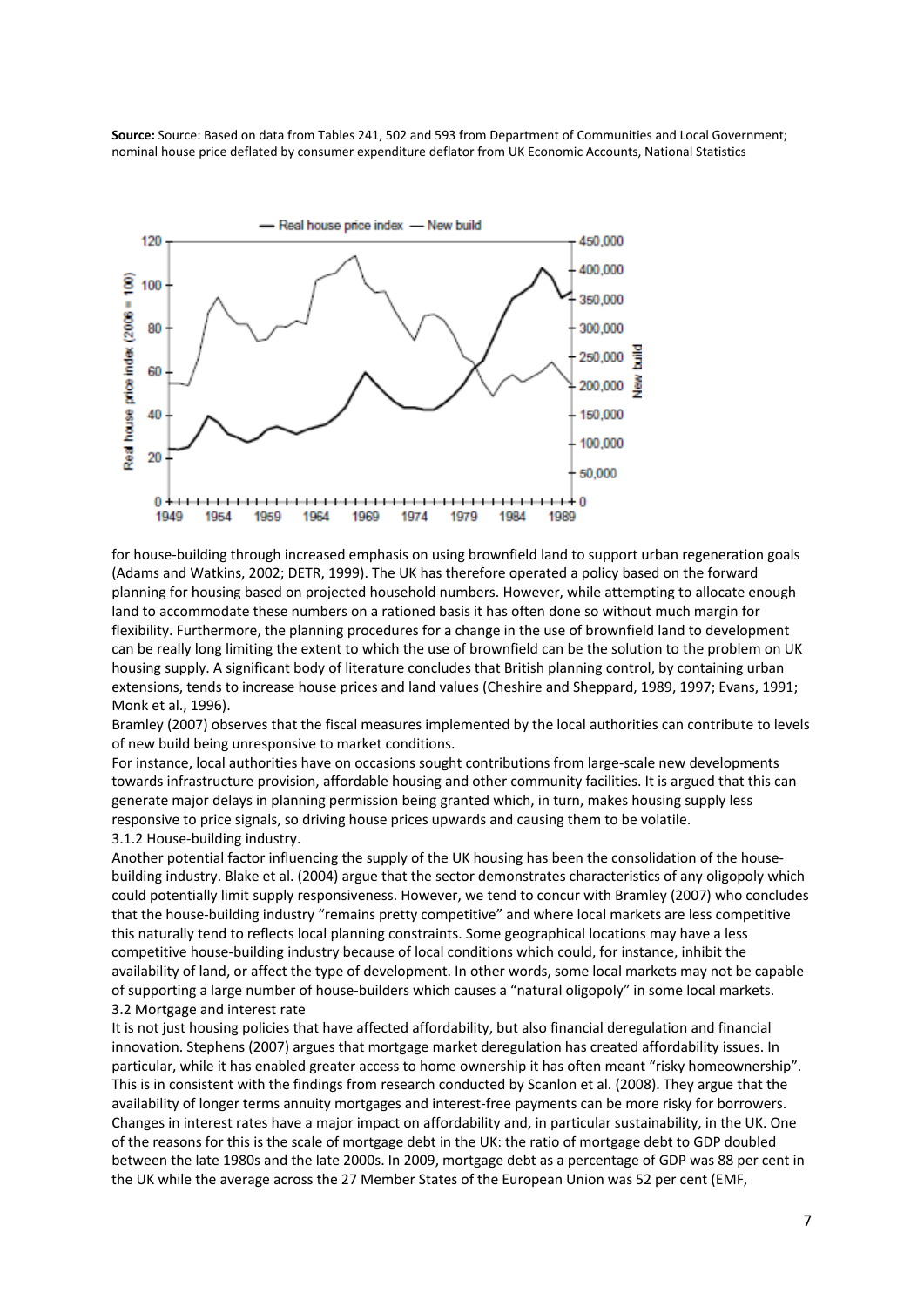2009). Therefore, other things being equal, any change in interest rates will have a more substantial effect on mortgage payments on most UK households than in most other countries (Meen, 2005). However, the impact on mortgage repayment gearing is also significant in the UK because of the high propensity for households to have variable interest rate mortgages. In other words, any slight change in the interest rate will have a large impact on households' monthly mortgage payments. This is readily put into context when one notes that across the 1990s and 2000s the average first‐time household typically had to devote one‐fifth of their salary servicing the mortgage. Any increase in interest rates has the potential to puts severe strains on household finances.

#### 4. UK Government housing policy

Bramley (2007) observes how from 1975 to 2000, the nature of housing policy radically changed. During this period, new build took something of a "back‐seat" (Figure 4) and ceased, at least amongst policy‐makers, to be the "hot" topic that it had been in the post-war period. However, from the early 2000s onwards, in response to the increase in house prices and worsening affordability, especially attainability, housing supply once again became an important issue for politicians. It is for this reason that Bramley (2007) refers to the "rediscovery" of housing supply.

Over the past decade UK housing policy has reawakened: the UK Government has implemented a range of housing policies to improve the affordability of housing. The core housing policies have focused on the supply‐ side. These have attempted to increase housing supply and change the planning system. Other policies have focused on mitigating attainability issues by impacting on housing demand. These have included policies to help first-time buyers and "key workers" to get on the property ladder. These policies aimed to serve the key housing policy goal of the Labour government from 1997 to 2010. The goal, as stated in Planning Policy Statement 3 (PPS 3) Department for Communities and Local Government (DCLG, 2006) was to "ensure that everyone has the opportunity of living in a decent home, which they can afford, in a community where they want to live" (p. 6). In terms of affordability, the objective was "to improve affordability across the housing market, including by increasing the supply of housing". The rest of this section will focus on those housing policies aimed at affecting housing affordability. Please see Table III for a summary of UK major housing policies since 2000s.

#### 4.1 Housing supply policies

The "bread and butter" of the "new" philosophy of housing policy during the 2000s was about enhancing supply. The first major UK housing policy document in the early part of the decade was "Sustainable Communities: Building for the Future" (ODPM, 2003). The aim of this policy was to tackle geographical differences in the affordability of housing. It also aimed to speed-up new housing supply by streamlining the planning system (Barker, 2006). These objectives were to be carried out by private developers without public subsidy. The hope was that new housing supply could be made more responsive to prices in order to make house prices less volatile.

The major house policy document in the 2000s was the Barker Review (2004). This review was set up by the Chancellor and Deputy Prime Minster on 9 April 2003 under a background of deteriorating housing affordability. The review set out a series of policy recommendations to address the lack of new supply and the responsiveness of this

| <b>Housing Supply Policies</b>                                    | Sustainable Communities: Building for the Future<br>(ODPM 2003) |
|-------------------------------------------------------------------|-----------------------------------------------------------------|
|                                                                   | Review of Housing Supply. Delivering Stability:                 |
|                                                                   | Securing our Future Housing Needs, Final Report                 |
|                                                                   | -Recommendations (Barker, 2004)                                 |
|                                                                   | PPS 3: Housing (DCLG, 2006)                                     |
|                                                                   | Barker Review of Land-Use Planning, Final                       |
|                                                                   | Report - Recommendations (Barker, 2006)                         |
|                                                                   | Homes for the Future More Affordable More                       |
|                                                                   | sustainable (DCLG, 2007)                                        |
| <b>Housing Demand Policies</b>                                    | <b>Starter Home Initiative</b>                                  |
|                                                                   | Shared Equity and Shared Ownership                              |
| Housing policies announced by the Coalition<br>Government in 2010 | Draft Structural Reform Plan (DCLG, 2010a)                      |
|                                                                   | Building the Big Society (Cabinet Office, 2010).                |

Table III. Summary of UK major housing policies since 2000

supply to prices. The hope was not only to reduce the systematic upward trend in house prices, but also to reduce the volatility of house prices. This review recommended a stronger role for regional planning bodies, with an independent regional planning executive charged with setting out advice on market affordability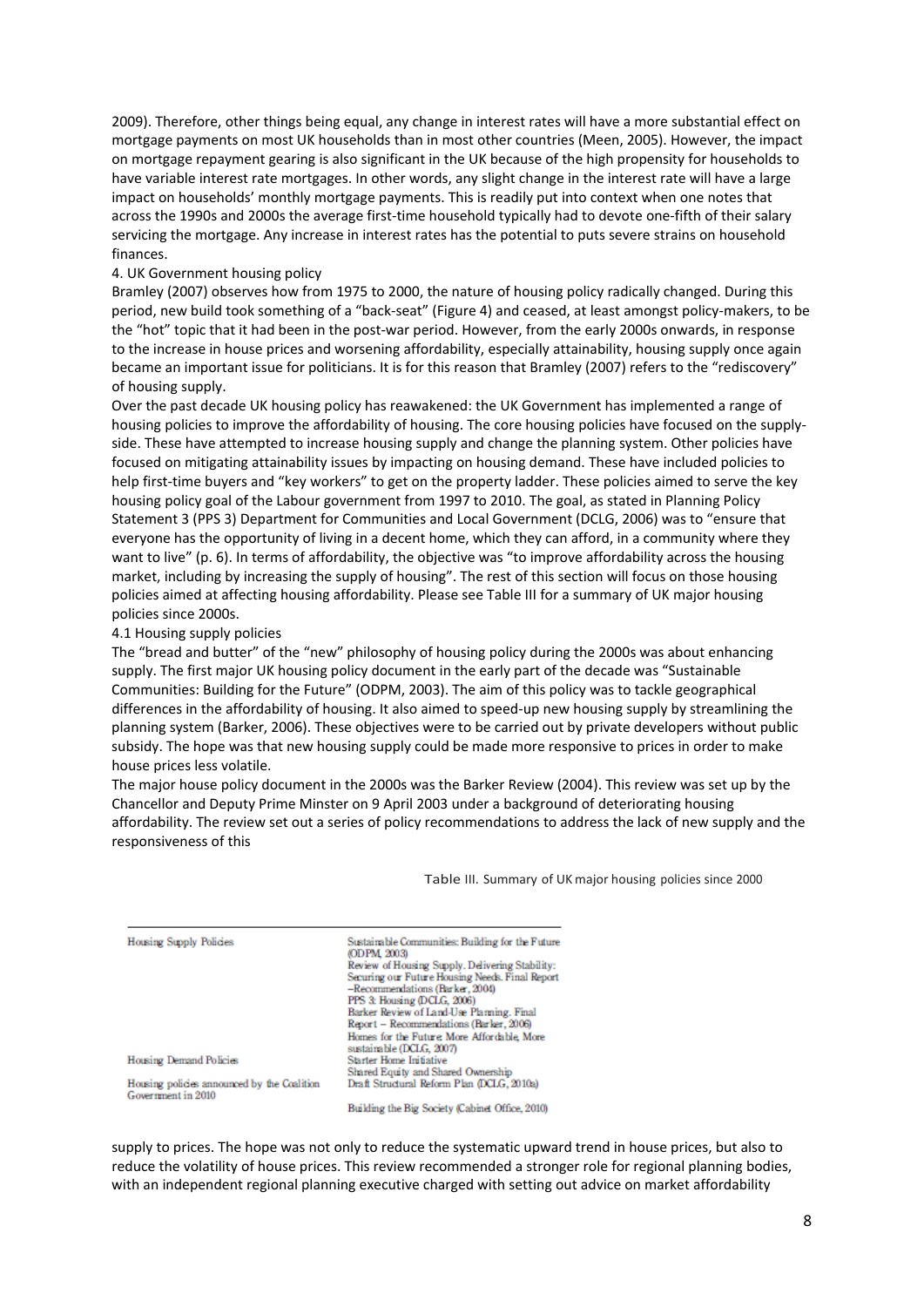targets and housing numbers. It also proposed alternative routes to gaining planning permission aiming to enhance the speed for building houses at the local level. The Barker Review recommended both a "stick" and a "carrot" approach' to encourage housing supply.

Planning Policy Statement (PPS) 3: housing (DCLG, 2006) was developed in response to recommendations in the Barker Review of housing supply published in 2004. It aimed to provide a step-change in housing delivery through a new and more responsive approach to land supply at the local level. This PPS reflected the government's commitment to improving the affordability and supply of housing in all communities. Their intentions were nicely captured by one of their housing policy objectives which referred to the need for "a flexible, responsive supply of land – managed in a way that makes efficient and effective use of land, including re‐use of previously‐developed land, where appropriate" (DCLG, 2006, p. 6).

Barker (2006) conducted a follow-up review and again recommended changes to the planning system to improve the speed of new housing supply and to reduce house price volatility. The key recommendations from this report addressed the objective of reducing the time taken over planning decisions. It was recommended that future development planning documents should be delivered in 18‐24 months and that from 2008 to 2009 any appeal should be completed in six months.

The Housing Green Paper (DCLG, 2007) was the Labour government's key housing strategic policy document in the 2000s. It contained "tangible" housing supply targets which aimed to meet increasing housing demand and address affordability issues. These housing supply targets included setting new targets of 240,000 additional homes a year by 2016 and delivering 2 million homes by 2016 and 3 million homes by 2020. The approach for achieving this objective was to be through the use of better planning at both regional and local levels. Regional spatial strategies were expected to have been carried out by 2011 in order to reflect plans for 240,000 homes a year by 2016. A "carrot" approach was adopted to enhance local planning incentives. This saw the introduction of a new Housing and Planning Delivery Grant to direct extra resources to councils which delivered high levels of housing and identified at least five years' worth of sites ready for development. The Barker‐led initiatives were designed to tackle a perceived allocative market failure: too few resources devoted to new housing supply. Naturally, these initiatives were not without criticism. The traditional planning approach in the UK attempts to relate housing construction to the expected future number of households. Meen and Andrew (2008) argue this may not necessarily ease affordability concerns because it does not take into account the segmentation of market by location. Similarly, Bramley and Leishman (2005) argue that policy needs to take into consideration the demands or needs of different types of housing in different locations. The Barker‐led changes to housing policy relied very heavily on the private sector to produce the additional housing that was felt necessary. TheUKwas therefore relying on a sector whose economic activity is notoriously volatile. The financial crisis was perhaps an extreme shock, but it, nonetheless, helped to demonstrate the potential pitfalls of the UK Government's housing strategy. That is not to say that this was the only problem with the reforms and the implementation of the Barker Reviews (Barker, 2004, 2006). Perhaps understandably planning policy guidance advocated high density building and mixed developments. It was advised that future housing development should have a minimum of 30 dwellings per hectare (PPS 3: housing, DCLG, 2006). This statement also proposed mixed communities, with a variety of housing, particularly in terms of tenure and price, as well as a mix of different households, such as families with children, single person households and older people (DCLG, 2006). However, it is questionable as to whether this could have contributed to alleviating the main sources of the pressures on demand. If housing is highly income elastic then an over‐saturation of apartment building, while well‐intentioned, is unlikely to alleviate demand‐side pressures.

In our view, the Barker Reviews (Barker, 2004, 2006) made an important contribution to tackling housing affordability issues by recognising the significance of understanding the interaction of housing demand and supply in determining house price patterns. Rather than looking for kneejerk housing policy responses or for "sticking plasters" so that policy‐makers could be seen to be dealing with the affordability issues of the day the Barker Reviews looked for the underlying drivers of UKhousing affordability issues. This led them to analyse the factors giving rise to the fundamental characteristics of UK house prices. Consequently, it led to a focus on the supply‐side and to recommendations for initiatives to affect the volume and responsiveness of new housing supply to market conditions. Barker suggested imposing taxes on activities which discourage housing supply and "simplifying" the planning procedure.

The main focus of Barker's (2004, 2006) recommendations was to impact on housing supply in order to alleviate affordability problems. In our view, the criticisms raised by Bramley and Leishman (2005) and Meen and Andrew (2008) that the Barker Review (Barker, 2004) ignored market segmentation are over-emphasised. This is not to argue, however, that there was no room for more decentralisation of housing policy.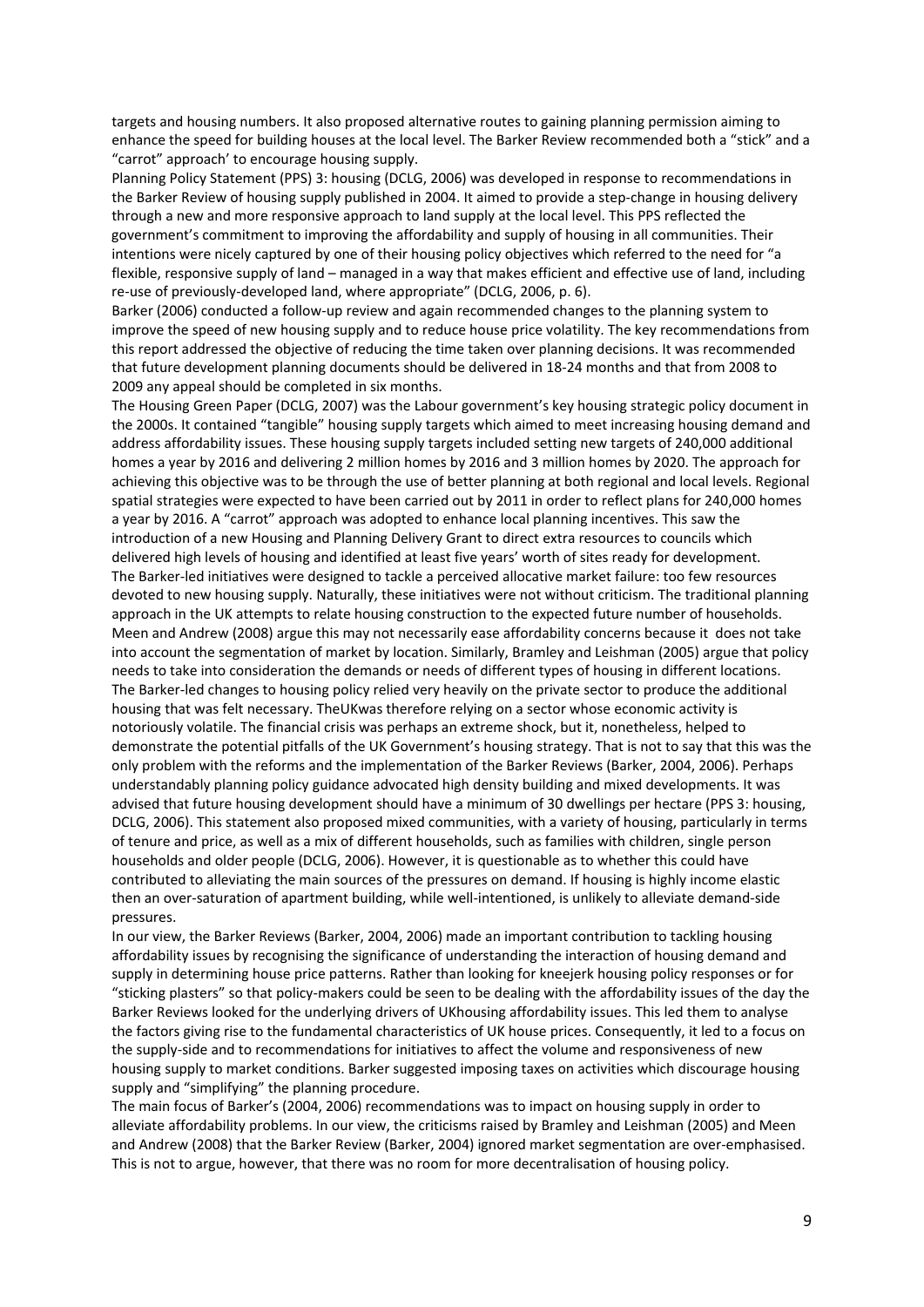Barker Reviews (Barker, 2004, 2006) advocated regional planning executives to advice regional planning boards on housing targets which showed local needs were well aware of.

In the 2004 report, Barker also acknowledged that demand-side movements are important drivers of short-run house price movements but argues that supply‐side reforms, while unable to totally eliminate house price fluctuations, would certainly reduce them. At first this might seem to the layperson a strange stance. But demand‐side actions can be counter‐productive in the medium to longer term. That is not to say that all demand‐side initiatives are doomed to failure but that they need to be thought through carefully. 4.2 Housing demand policies

Though the core of housing policy from the early 2000s focused on the supply‐side, the government also introduced a series of demand‐side initiatives. As we saw earlier, the UK housing market is segmented and affordability issues vary between regions. An issue that developed over the course of the new Labour government was the access of so‐called "key workers", such as teachers to local housing markets, especially in southern Britain. In one sense, this was a case where concerns about fairness, i.e. the ability of certain groups to access certain markets, were reinforced by concerns about the economic costs from skills' shortages, such as those in London (Meen and Andrew, 2004).

This was to be an important theme in the Barker Review (2006) report which argued the wider‐economic case for reforms to the planning system. Nonetheless, the government felt it needed to intervene on the demandside to provide subsidies to those groups of buyers who were being excluded from certain market segments. The forerunner of the key worker home ownership initiative was the starter home initiative. It ran from 2001‐ 2002 to 2003‐2004 and was expected to help 10,000 key workers into home ownership. However, the actual number assisted fell far short of this. Steele and Todd (2004) argue that this was partly attributable to rising high prices, low loan levels and the reluctance of some individuals to purchase a home under a shared ownership arrangement.

The other major housing demand initiatives were shared equity and shared ownership. Shared equity is a form of affordable housing to help certain people to get on the property ladder. HomeBuy Direct was to be the main shared equity scheme. Under this scheme, house buyers purchase the whole new-built property but with an equity share loan making up the difference between the mortgage and purchase price. In other words, this shared equity loan, to a large extent, is the deposit of the house buyer. On the other hand, shared ownership schemes are usually undertaken whereby house buyers only own a specific share as a lease on a shared ownership property (normally owned by a Housing Associations). House buyers only achieve 100 per cent ownership by "staircasing" up from shares (of minimum 25 per cent) to full ownership. The Housing Green Paper (DCLG, 2007) outlined plans for over 25,000 shared equity and shared ownership homes a year focusing on helping key workers and others who could not afford to buy near to their workplaces. In addition, thousands more shared ownership homes were to be built through local housing companies and public sector land to deliver additional shared ownership homes without providing grants to potential home buyers. Once significant concern about the government's demand‐side initiatives, such as HomeBuy Direct is the possibility of capitalisation. In other words, for those schemes not involving new build, subsidies or grants simply get incorporated into higher house prices. This occurs because the initiatives help increase the number of potential buyers, stoke up housing demand and, in turn, house prices. This problem is more acute when, as in the UK, housing supply is less responsive to price. Consequently, the policy would actually be counter‐ productive in the longer‐term since it is not actually dealing with the cause of the problem which lies on the supply‐side.

In other countries, such as Australia, where housing affordability is an issue there have also been government interventions to help first-time buyers get on property ladder. Since 2000, the Australian Government has offered First Home Owner Grant (FHOG, 2000) to first-time buyers. In 2000, a first time home buyer was able to receive a one‐off payment of AUS\$7,000. In October 2008, the Australian Government announced a boost to the scheme to alleviate the global financial crisis, in order to stimulate the housing industry and increase home affordability. The stimulus consisted of an extra AUS\$14,000 available to first home owners buying or building a new home, as well as an extra AUS\$7,000 made available for existing homes. Some argue that affordability in the UK may be improved if the UK Government offered a similar kind of support to UK first‐time buyers. However, there are real concerns about the effectiveness of this and other similar demand‐side initiatives, such as HomeBuy Direct (see the paragraph above).

These types of subsidies policy can work more successfully in countries such as Australia and USA where they do not have such supply‐side constraints. They can accommodate demand pressures with more supply so capitalisation is less of an issue there. However, it is a different story in the UK, which is a small and densely populated island, with, as we have noted, a price inelastic supply. Even with reforms to planning policy to make UK housing supply more sensitive to market conditions, one would still expect a significant degree of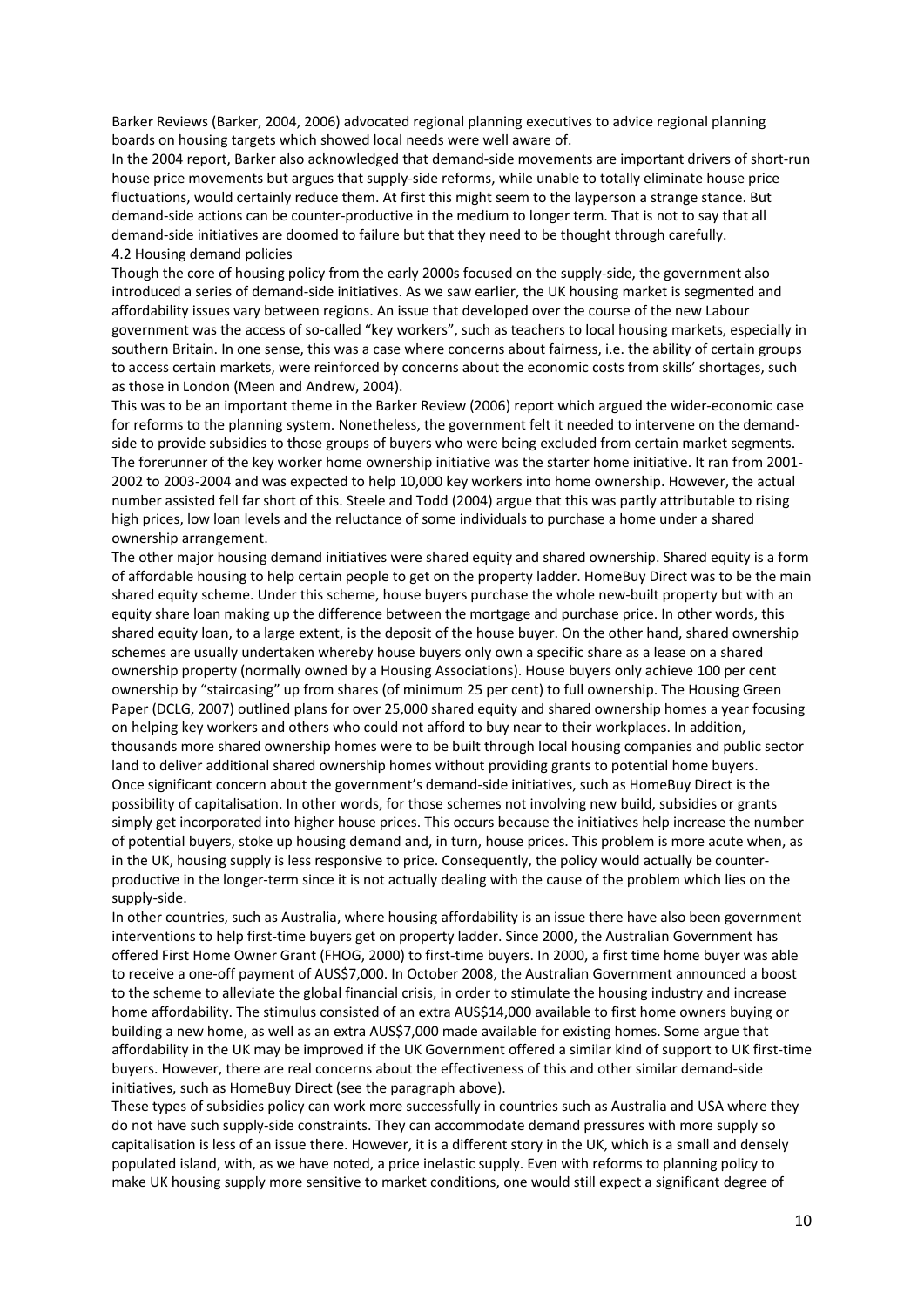capitalisation. Ironically, the real gainers would be existing home owners because as prices rise they experience a capital gain.

4.3 Housing policies announced by the Coalition Government in 2010

The general election of 2010 brought an end to 13 years of Labour government. It was also to mark something of a shift in housing policy: a post‐Barker era. The first signs of a change came when the DCLG presented its Draft Structural Reform Plan in July 2010 (DCLG, 2010a). This plan aims to promote the new Coalition Government's Big Society idea (Cabinet Office, 2010) and to implement the principle of localism. In promoting localism, the Coalition Government abolished housing targets. This was implemented as part of the Localism Bill.

As part of the government's drive to create the Big Society, the government has been shifting control over house building from the central government to local authorities. It includes giving neighbourhoods more ability to determine the shape of the places they inhabit and abolishing regional spatial strategies and returning decision‐making powers on housing and planning to local councils (Cabinet Office, 2010). In other words, it has abandoned the authority of regional government over housing supply. The key "localism" policy for housing supply is the "Community Right to Build". Hence, communities are to take greater control over plans for new build that affect them. This right also allows community organisations to go ahead with development without application of planning permission, provided that the proposed development received overwhelming community support and meet the government's minimum criteria (DCLG, 2010b).

The Coalition Government has decided to replace the housing targets with financial incentives: a "carrot" to encourage new build. The New Homes Bonus is designed to match financially the additional council tax collected by local council from new homes in their area. This would continue for six years for each new home or any property brought back into use (DCLG, 2010a).

The new UK Coalition Government's localism philosophy is very appealing. The key question though is whether it can deliver housing policies to tackle the affordability issues. It remains to be seen whether the new philosophy will deliver large levels of new build. Some will question whether successfully tackling the array of affordability issues can be done without taking a holistic view of the planning system and of our housing needs. For this reason some will be concerned that the abandonment of the powers of the Regional Planning Boards will mean an inconsistent and unstructured planning approach across the UK.

#### 5. Conclusions

The long-term increase in real house prices, as well as their considerable volatility, should come as no surprise given the dynamics of UK housing demand and supply.

The influential Barker Review (2004) applied simple economic ideas and techniques to produce a powerful voice for change in housing policy. In essence, it concluded that the patterns we observe in UK house prices are an inevitable outcome of demand pressures, arising from demographic, geographic, social and economic change, combined with low levels of new build and a fairly time‐consuming planning process. In other words, the Barker report identified the need for housing supply to accommodate demand pressures both in the short‐ term and in the longer‐term.

UK housing policies from the early 2000s were largely Barker‐focused, and as a result, concerned with creating new houses and reforming the planning system in order to tackle affordability issues in the owner‐occupied sector. These policies relied heavily on the private sector to deliver. The financial crisis was to deal a heavy blow to the sector's ability to deliver. Notwithstanding this, it is easy to forget that most housing supply comes from the "existing" housing stocks. Meen and Andrew (2008) observe how "new housing" can be increased not only by new build, but also by conversions and renovations of the existing stock. Furthermore, they estimated that in 2003 approximately 3.5 per cent of the private housing stock lay vacant, of which 1.8 per cent had been vacant for more than six months.

It is our belief that a major omission from housing policy pre‐ and post‐Barker Review has been a dialogue about how we manage and modernise our existing housing stock. New build cannot be the total solution for improving housing affordability. Most housing transactions involve the existing stock. The housing market is predominantly a second‐handmarket. Based on transactions and new build data from Department of Communities and Local Government, the average ratio of private new build to transactions in 2006‐2009 was 13 per cent. In other words, 87 per cent of housing transactions involve existing houses. However, there appears to be little or no conversation about how we can make the housing stock better meet the demands of households and so alleviate some of the pressure on the need for newbuild. In a segmented market this is especially important.We believe that this conversation needs to start sooner rather than later.

Following on from the evaluation of housing policy in this paper, there are two suggested areas for future research. The first suggested area is policy development. As we have just said, existing housing is the major supply of houses and the majority of housing transactions occur in this sub-sector. Therefore, it is important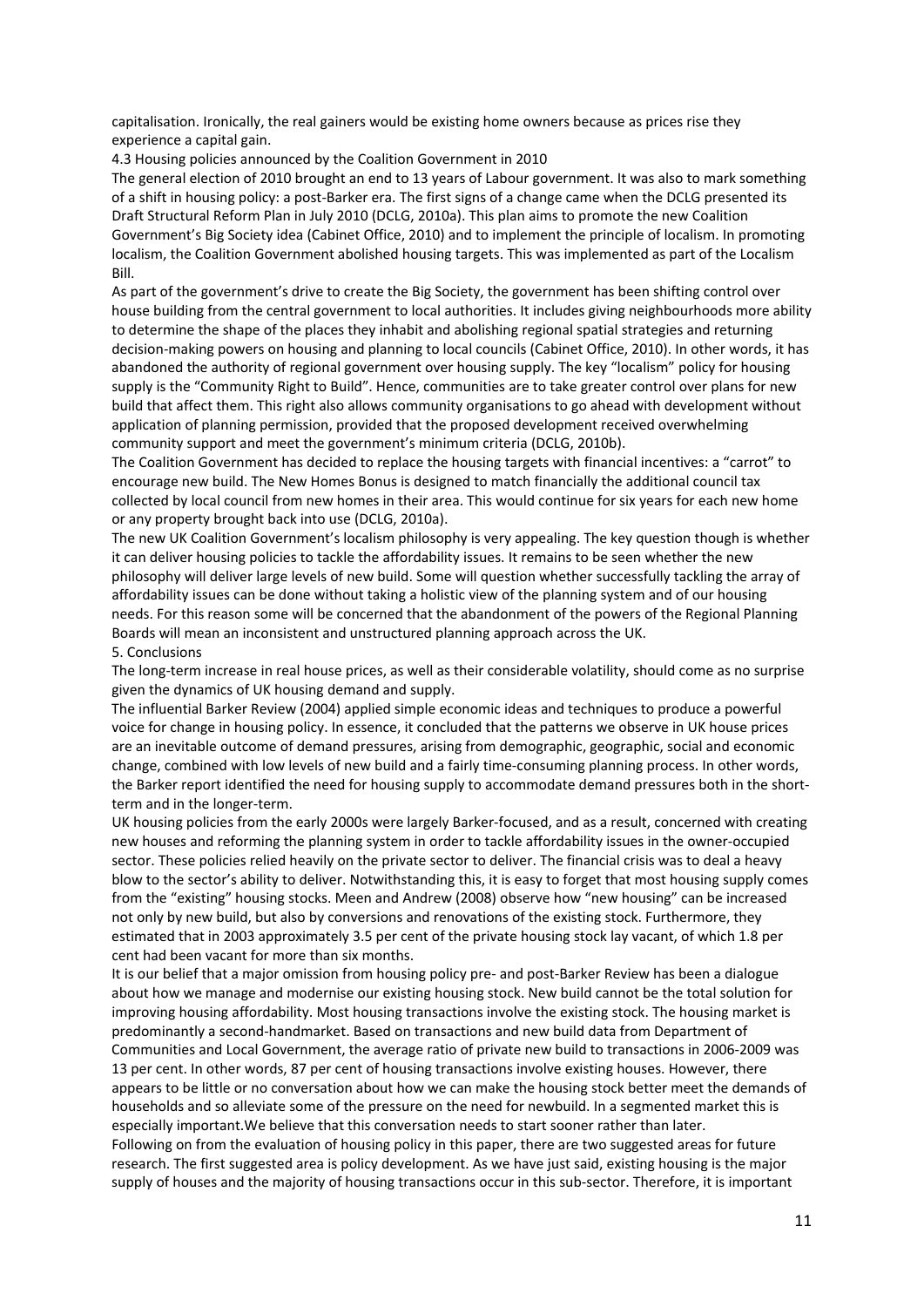for policy-makers to investigate the use of the existing housing stock to alleviate affordability problems. Policy developments relating to the existing housing stock could also potentially solve the problem of market segmentation. As mentioned in Section 2.1, the UK housing market is highly segmented, largely along geographic lines, for example, the property prices in London and South‐east England are substantially higher than the national average. New build alone cannot solve this problem because there is limited land to build new houses in some parts of the UK. However, facilitating transactions in the second‐hand market in the longer‐term can play a significant role in responding to the UK's housing affordability problems. The second suggested future research area is on policy evaluation. The Coalition Government has announced a very novel approach to solving housing affordability problem, which is to give more powers to local communities. However, as mentioned in Section 4.3, the lack of a central overview on housing supply and planning may result in an inconsistent and unstructured approach across the UK. Therefore, it is essential to conduct comprehensive research to evaluate whether this and other potential policies can achieve their aim of enhancing housing affordability. More generally, UK housing policy has often been characterised by sudden shifts of emphasis and by inconsistencies and contradictions. Hopefully, a re‐energised and evaluative approach to policy will help to lessen this.

Note

1. Nationwide Building Society data is available at: www.nationwide.co.uk/hpi/historical.htm

References

Abelson, P. (2009), "Affordable housing: concepts and policies", Economic Papers, Vol. 28 No. 1, pp. 27‐38. Adams, D. and Watkins, C. (2002), Greenfields, Brownfields and Housing Development, Blackwell Science, London. Anon (2010), "No place like home: the generation who can't afford to buy", The Independent, 16 March, available at: www.independent.co.uk/life-style/house-and-home/property/ no-place-like-home-the-generation-who-cant-afford-tobuy‐1921781.html

Anon (2011), "First-time house buyers 'face big bill'", BBC News, 15 February, available at: www. bbc.co.uk/news/business-12462885

Barker, K. (2003), "Review of housing supply: securing our future housing needs", Interim Report – Analysis, HM Treasury, London.

Barker Review (2004), "Review of housing supply. Delivering stability: securing our future housing needs", Final Report – Recommendations, HM Treasury, London.

Barker Review (2006), "Review of land use planning", Final Report – Recommendations, HM Treasury, London. Blake, N., Croot, J. and Hastings, J. (2004), Measuring the Competitiveness of the UK Construction Industry, DTI, Construction Economics and Statistics, London.

Bramley, G. (2007), "The sudden rediscovery of housing supply as a key policy challenge", Housing Studies, Vol. 22 No. 2, pp. 221‐41.

Bramley, G. and Leishman, C. (2005), "Planning and housing supply in two-speed Britain: modelling local market outcomes", Urban Studies, Vol. 42 No. 12, pp. 2213‐44.

Bramley, G., Fitzpatrick, S., Karley, N.K., Monk, S. and Peace, N. (2005), Evaluation of English Housing Policy Since 1975 Theme 1 Report: Supply, Need and Access, ODPM, London.

Breheny, M. and Hall, P. (1996), The People: Where will They Go? National Report of the TCPA Regional Inquiry into Housing Need and Provision, Town and Country Planning Association, London.

Cabinet Office (2010), Building the Big Society, Cabinet Office, London, available at: www.

cabinetoffice.gov.uk/news/building‐big‐society

CCHPR (2009), Measuring Housing Affordability: A Data Source, Cambridge Centre for Housing and Planning Research, Cambridge.

Cheshire, P. and Sheppard, S. (1989), "British planning policy and access to housing: some empirical estimates", Urban Studies, Vol. 26, pp. 469‐85.

Cheshire, P. and Sheppard, S. (1997), "The welfare economics of land use regulation", Research Papers in Environmental and Spatial Analysis No. 42, Department of Geography, London School of Economics, London.

Cullingworth, J.B. and Nadin, V. (2002), Town and Country Planning in the UK, 13th ed., Routledge, London.

DCLG (2006), Planning Policy Statement (PPS) 3: Housing, Department of Communities and Local Government, London.

DCLG (2007), Homes for the Future: More Affordable, More Sustainable, Department of Communities and Local Government, London.

DCLG (2010a), Department for Communities and Local Government Draft Structural Reform Plan, Department of Communities and Local Government, London.

DCLG (2010b), The Community Right to Build Leaflet, Department of Communities and Local Government, London, available at: www.communities.gov.uk/documents/housing/pdf/ 1648333.pdf

DETR (1999), "Towards an urban renaissance", Final Report of the Urban Task force under the Chairmanship of Lord Rogers of Riverside, TSO, London, Department of the Environment, Transport and the Regions.